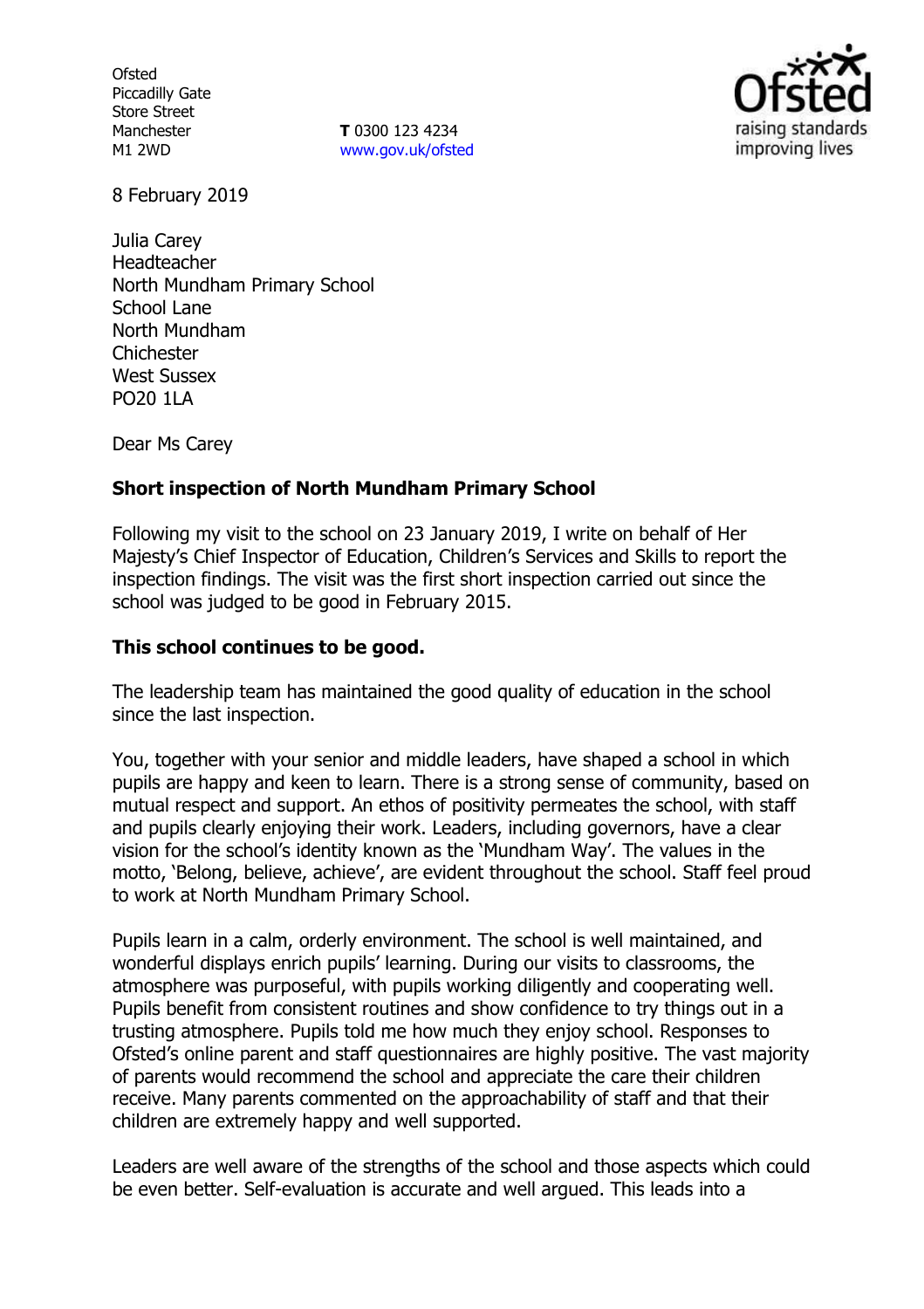

sensible number of priorities for improvement in the school's development plan. This document, supported by more precise action plans, helps governors acquire a detailed knowledge of the school. They understand the needs of different cohorts well. Committed governors conduct regular, focused visits to the school to see for themselves the actions taken by leaders and teachers to implement the plans. However, monitoring by both leaders and governors does not fully consider the impact of actions on pupils' progress. The focus of attention needs to shift from what teachers are doing to how well pupils are learning.

You have taken effective action to address the areas for improvement identified at the previous inspection. These were to raise the quality of teaching and increase the rate of pupils' progress in lessons. Revised strategies for the teaching of reading and writing, sharper assessment and bespoke training have all contributed to improved outcomes in both of these areas. The proportion of Year 1 pupils meeting the expected standard in the phonics screening check has risen steadily to well above national levels. Pupils' attainment in writing improved in 2018, with more pupils reaching both the expected standard and greater depth at the end of key stages 1 and 2. In 2018, pupils' progress from key stage 1 to the end of key stage 2 is in line with the national average in both reading and writing.

Leaders rightly acknowledge that pupils' achievement in mathematics is not as strong as their achievement in reading and writing. Pupils' progress in mathematics was below the national average in both 2017 and 2018. However, attainment at the end of key stage 1 improved in 2018. Leaders are now prioritising the quality of teaching in mathematics. A new approach, designed to improve recall and also provide greater challenge is underway. These changes to the way pupils learn mathematics are showing signs of success, but there is more to do.

A review of some pupils' work showed how the actions taken by leaders to improve the quality of teaching have had a positive impact. For example, pupils' books showed confident use of basic skills and an increase in reasoning in mathematics, although work was not consistently challenging for the most able pupils. Work showed most pupils make good progress in writing, although the school has identified spelling as an area for further improvement. High expectations are evident in pupils' work in both English and mathematics, especially in Years 2 and 6. However, the standard of work in pupils' books from other subjects is generally lower and does not demonstrate how pupils are gaining cumulative knowledge and skills, particularly through key stage 2. Bright displays in classrooms and corridors indicate a wide range of curriculum coverage. However, assessing pupils' progression through a range of subjects needs further development.

#### **Safeguarding is effective.**

The leadership team has ensured that all safeguarding arrangements are fit for purpose and that records are detailed. You are committed to ensuring that pupils are safe at all times and that a culture of safeguarding is evident throughout the school. Leaders ensure that staff receive appropriate training, check how well staff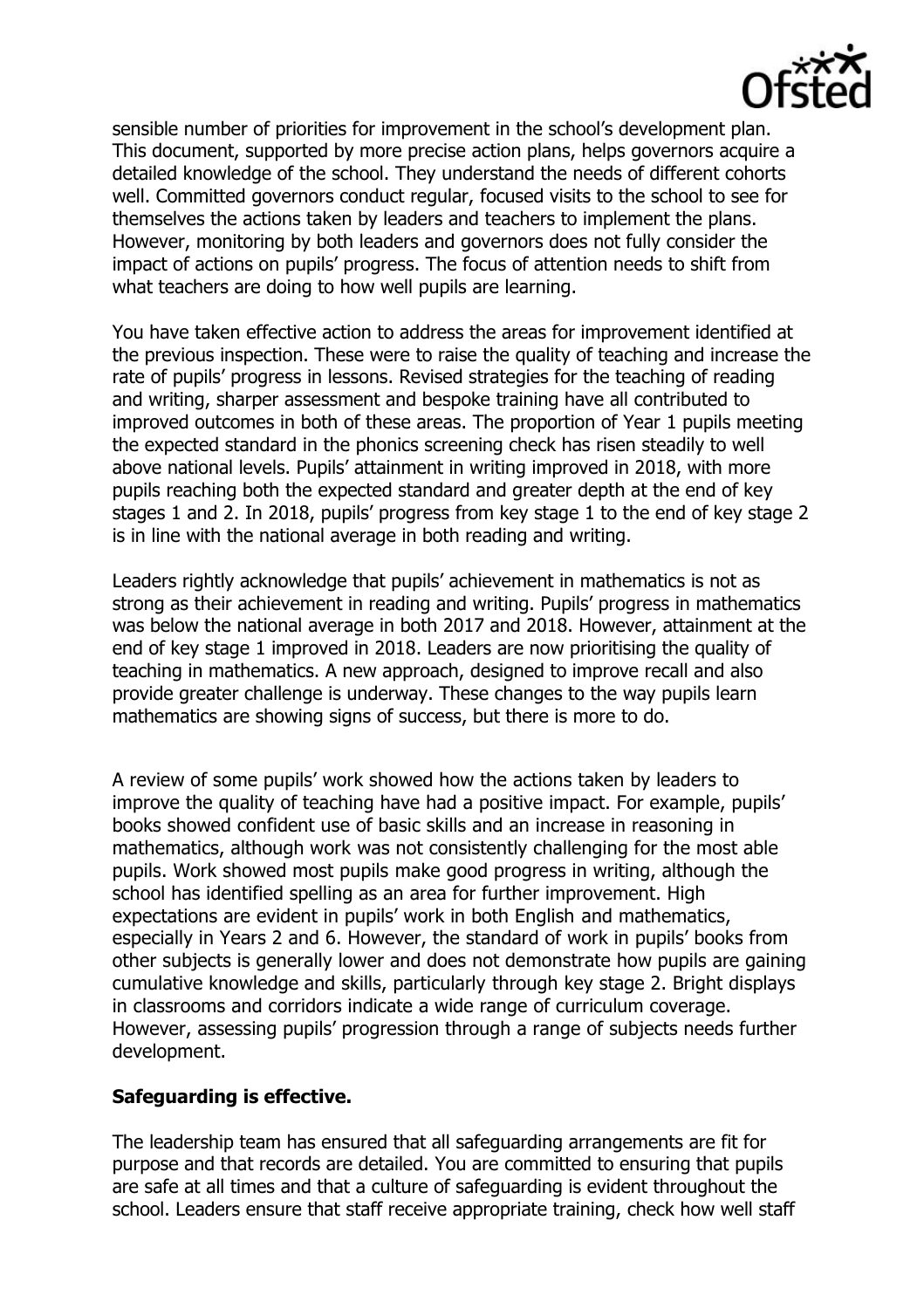

remember the details, and provide follow-up training where necessary. Staff know pupils well and they are alert to any concerns, which they follow up swiftly. Leaders ensure that they seek the right advice from other agencies when needed.

Parents, staff and pupils are united in their view that pupils are safe in school. There are well-planned opportunities for pupils to learn how to keep themselves safe, including learning about online safety. Pupils are confident that any instances of bullying will be followed up rapidly and effectively by staff.

## **Inspection findings**

- During this inspection, I looked closely at specific aspects of the school's provision, including: the effectiveness of safeguarding arrangements; leaders' responses to the recommendations made in the previous inspection report; actions taken by leaders to improve pupils' progress in mathematics; the attendance of disadvantaged pupils; and how well the wider curriculum promotes pupils' achievements.
- **Pupils show very positive attitudes to learning. They show a strong sense of** 'belonging' and gain confidence and self-belief in a caring environment with high expectations. We saw children in the early years, and pupils in all other years, responding well to adults' encouraging approach. These behaviours, together with better teaching, have led to improved outcomes since the last inspection.
- Staff use detailed knowledge about the difficulties faced by some disadvantaged pupils to devise strategies to help them. These actions are generally successful, and the attendance of disadvantaged pupils has improved.
- A review of pupils' work with leaders showed that teachers are now providing more challenge in both mathematics and writing. In mathematics lessons, the regular use of practical resources is helping pupils to learn well. This is enabling current pupils to achieve higher standards.
- The standard of written work across subjects other than English and mathematics is more variable. Pupils do not routinely explain what they know and understand using subject-specific vocabulary. Leaders do not carefully assess pupils' progress in subjects across the curriculum.

# **Next steps for the school**

Leaders and those responsible for governance should ensure that they:

- $\blacksquare$  help pupils make better progress in mathematics by the end of key stage 2
- develop the wider curriculum to deliver well-sequenced progression in knowledge and skills across a range of subjects
- sharpen monitoring and evaluation to focus on the impact of actions on pupils' progress.

I am copying this letter to the chair of the governing body, the regional schools commissioner and the director of children's services for West Sussex. This letter will